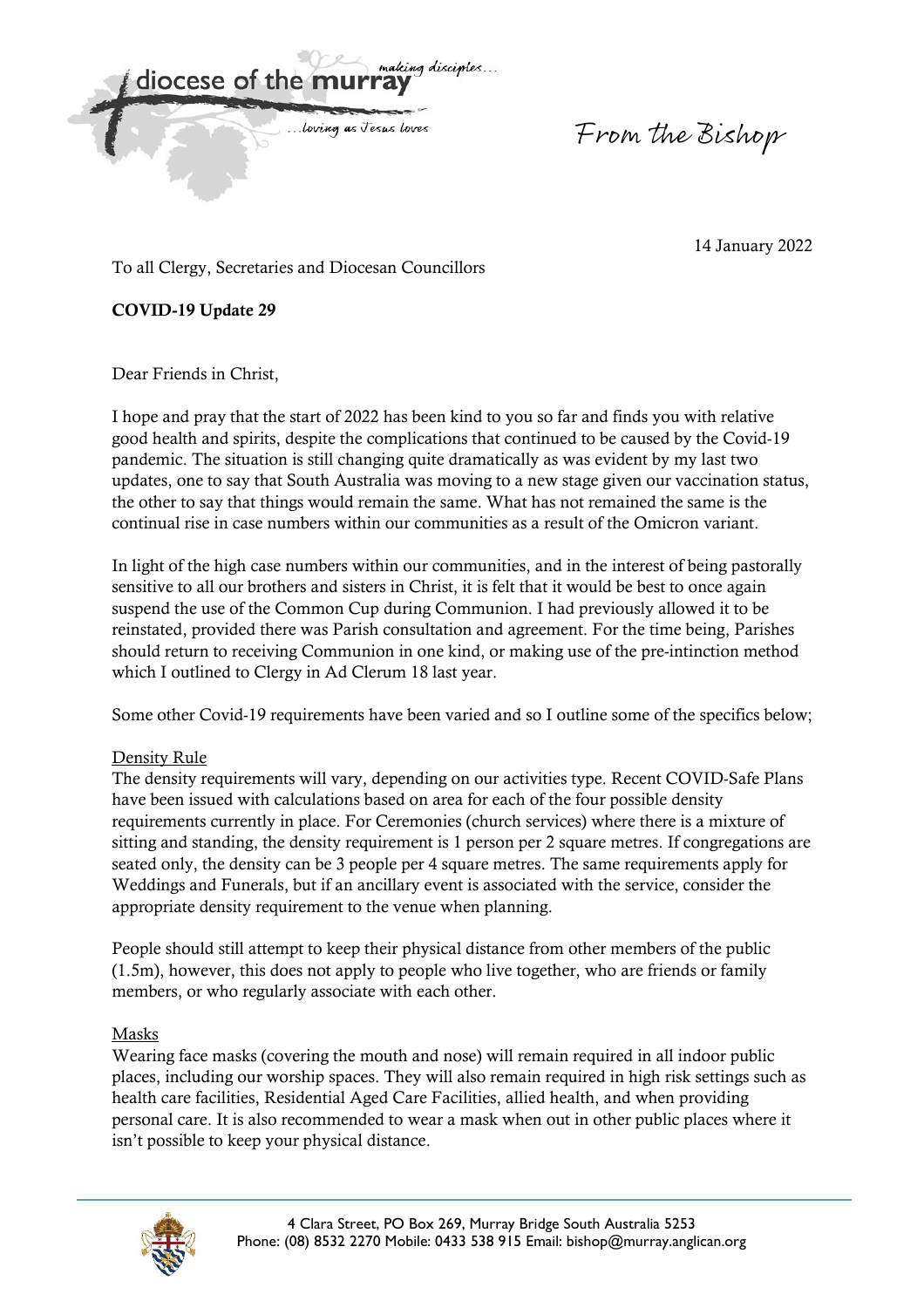#### Singing

Singing remains allowed, but everyone must be wearing their masks while doing so.

## COVID-Safe Plan

Religious Ceremonies, weddings and funerals are classed as "defined public activities" and so we must have a COVID-Safe Plan. Existing plans will be updated automatically and emailed out by the Government as changes come in to force. Remember, the current plan must be available on your premises otherwise fines may apply. If you do not yet have a COVID-Safe plan for an activity, the link to create one and more information is available on the Government's website; https://www.covid-19.sa.gov.au/recovery/create-a-covid-safe-plan

## COVID Marshals

Religious services are required to have a COVID Marshal on duty. People can complete the relevant online training as prescribed by SA Health, at no cost via this link; https://marshal.clickontraining.com.au/

## COVID SAfe Check-in and Contact Tracing

COVID SAfe Check-in remains an obligation for all people who use our sites. A unique QR code is issued as part of your COVID-Safe Plan which needs to be printed and displayed prominently. When people arrive at a venue, they need to check in by scanning the QR code using their smart phone through the mySA Gov app. Remember that this applies for worship spaces, halls and/or op-shops. If people don't have the app they can use their smart phone camera and a secure web form will open to check in.

If people don't have a smart phone then paper recording can still be used as a back-up. Continue to note the date and time of the activity along with the person's name and contact details. All paper Contract Tracing Records must still be kept in a secure location after the occasion that they have been obtained. They should then be destroyed after 30 days – not simply put in the bin. Remember that it is important to encourage all who attend our premises to check-in otherwise fines may be issued for not complying.

### Weddings and Funerals

Attendance at a wedding or funeral is determined by the density requirements of the venue and whether people will be seated or standing. Masks should be worn if held in an indoor public place, with the exception of the bridal party during the ceremony.

### Aged Care Facilities

Restrictions on visitors to Aged Care facilities may vary from site to site so please check with the facility before making any pastoral visits. Masks will be mandatory as noted above.

### Op-shops and Soup Kitchens

Our Op-shops and soup kitchens are permitted to open. Please note that the 1 person per 2 square metres rule still applies within Op-shops (non-seated activity/retail). Soup Kitchens (hospitality) may have 1 person per 4 square metres if indoors or 1 person per 2 square metres if outdoors, providing that everyone is seated for the consumption of food and beverages. Everyone will need to check in and wear a mask as per the directions, unless they are eating as above.

### Holy Communion

The sharing of utensils, i.e. the common cup, is NOT permitted to be shared by anyone at this time.